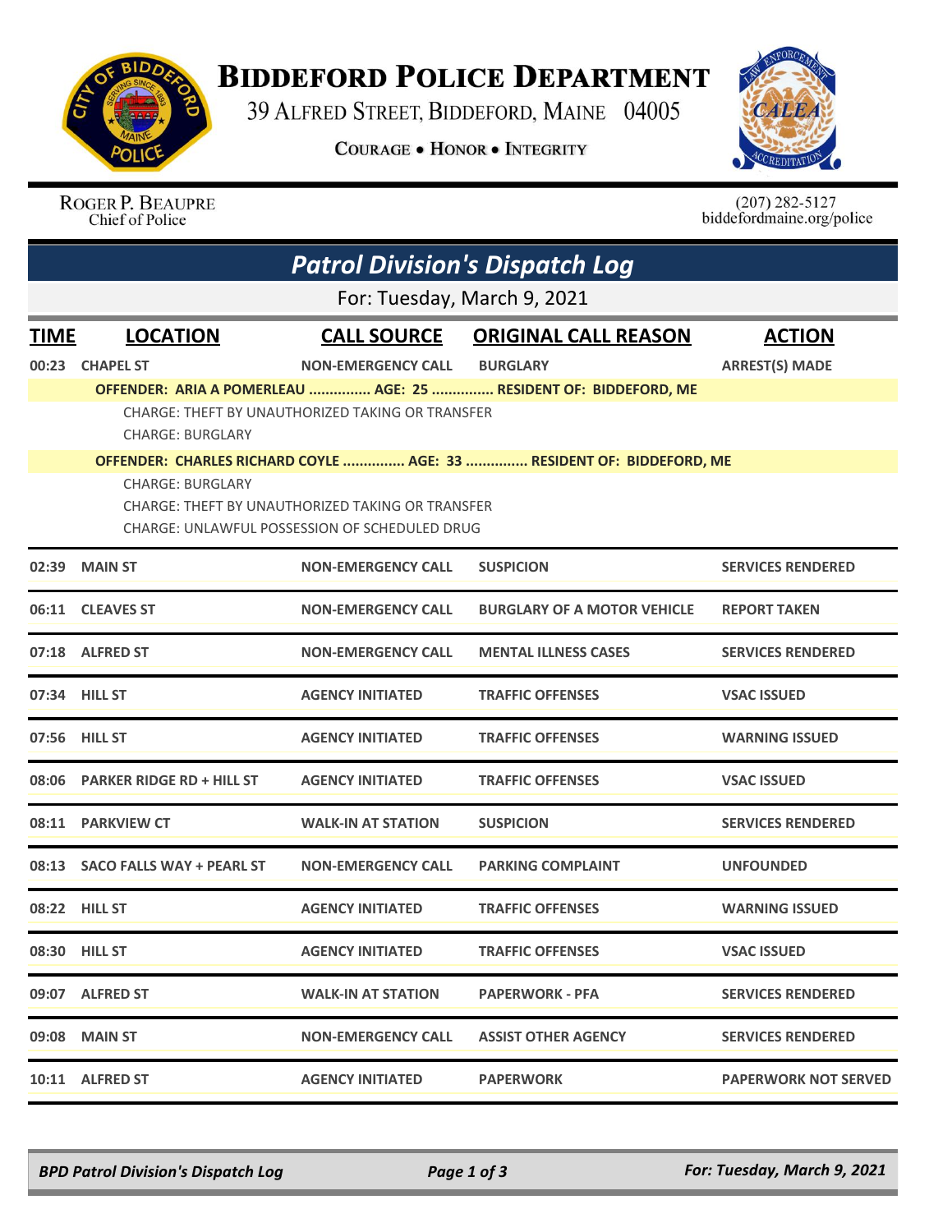| <b>TIME</b> | <b>LOCATION</b>                                             | <b>CALL SOURCE</b>        | <b>ORIGINAL CALL REASON</b> | <b>ACTION</b>                |
|-------------|-------------------------------------------------------------|---------------------------|-----------------------------|------------------------------|
|             | 10:20 SOUTH ST                                              | <b>AGENCY INITIATED</b>   | <b>PAPERWORK</b>            | <b>PAPERWORK SERVED</b>      |
|             | 10:46 GREEN ST                                              | <b>AGENCY INITIATED</b>   | <b>PAPERWORK</b>            | <b>PAPERWORK NOT SERVED</b>  |
|             | 10:57 ELM ST                                                | <b>AGENCY INITIATED</b>   | <b>TRAFFIC OFFENSES</b>     | <b>VSAC ISSUED</b>           |
|             | 11:03 ELM ST                                                | <b>NON-EMERGENCY CALL</b> | <b>CHECK WELFARE</b>        | <b>SERVICES RENDERED</b>     |
|             | 11:19 GUINEA RD                                             | <b>AGENCY INITIATED</b>   | <b>PAPERWORK</b>            | <b>PAPERWORK NOT SERVED</b>  |
|             | 11:34 ALFRED ST                                             | <b>E-911 CALL</b>         | <b>MEDICAL W/ ASSIST</b>    | <b>TRANSPORT TO HOSPITAL</b> |
|             | 12:01 POMERLEAU ST                                          | <b>AGENCY INITIATED</b>   | <b>PAPERWORK</b>            | <b>PAPERWORK SERVED</b>      |
|             | 12:15 ALFRED ST                                             | <b>NON-EMERGENCY CALL</b> | <b>CHECK WELFARE</b>        | <b>NEGATIVE CONTACT</b>      |
|             | 12:23 SACO FALLS WAY                                        | <b>NON-EMERGENCY CALL</b> | <b>WARRANT ARREST</b>       | <b>ARREST(S) MADE</b>        |
|             | OFFENDER: AMIR SHIRAZI  AGE: 42  RESIDENT OF: BIDDEFORD, ME |                           |                             |                              |
|             | <b>CHARGE: WARRANT ARREST</b>                               |                           |                             |                              |
|             | 12:29 WEST ST                                               | <b>NON-EMERGENCY CALL</b> | <b>CHECK WELFARE</b>        | <b>SERVICES RENDERED</b>     |
|             | 12:30 LANDRY ST                                             | <b>NON-EMERGENCY CALL</b> | <b>WARRANT ARREST</b>       | <b>NEGATIVE CONTACT</b>      |
|             | 12:34 ELM ST                                                | <b>E-911 CALL</b>         | 911 MISUSE                  | <b>WARNING ISSUED</b>        |
|             | 12:42 JEFFERSON ST                                          | <b>AGENCY INITIATED</b>   | <b>ANIMAL COMPLAINT</b>     | <b>WARNING ISSUED</b>        |
|             | 12:51 GUINEA RD                                             | <b>NON-EMERGENCY CALL</b> | <b>ANIMAL COMPLAINT</b>     | <b>WARNING ISSUED</b>        |
|             | 12:56 ALFRED ST                                             | <b>AGENCY INITIATED</b>   | <b>TRAFFIC OFFENSES</b>     | <b>WARNING ISSUED</b>        |
|             | 13:05 ALFRED RD                                             | <b>AGENCY INITIATED</b>   | <b>TRAFFIC OFFENSES</b>     | <b>VSAC ISSUED</b>           |
|             | 13:15 ELM ST + SPRUCE ST                                    | E-911 CALL                | 911 MISUSE                  | <b>SERVICES RENDERED</b>     |
|             | 13:28 MAIN ST                                               | <b>NON-EMERGENCY CALL</b> | <b>ARTICLES LOST/FOUND</b>  | <b>SERVICES RENDERED</b>     |
|             | 13:33 ALFRED ST                                             | <b>NON-EMERGENCY CALL</b> | <b>ANIMAL COMPLAINT</b>     | <b>REPORT TAKEN</b>          |
|             | 13:40 SACO FALLS WAY                                        | <b>NON-EMERGENCY CALL</b> | <b>DOMESTIC COMPLAINTS</b>  | <b>REPORT TAKEN</b>          |
|             | 13:54 ALFRED ST                                             | <b>WALK-IN AT STATION</b> | <b>DISTURBANCE / NOISE</b>  | <b>SERVICES RENDERED</b>     |
|             | 14:02 ALFRED ST                                             | <b>AGENCY INITIATED</b>   | <b>TRAFFIC OFFENSES</b>     | <b>VSAC ISSUED</b>           |
|             | 14:43 SUMMER ST                                             | <b>NON-EMERGENCY CALL</b> | <b>DISTURBANCE / NOISE</b>  | <b>SERVICES RENDERED</b>     |
|             | 14:46 ALFRED ST                                             | E-911 CALL                | 911 MISUSE                  | <b>DISPATCH HANDLED</b>      |

*BPD Patrol Division's Dispatch Log Page 2 of 3 For: Tuesday, March 9, 2021*